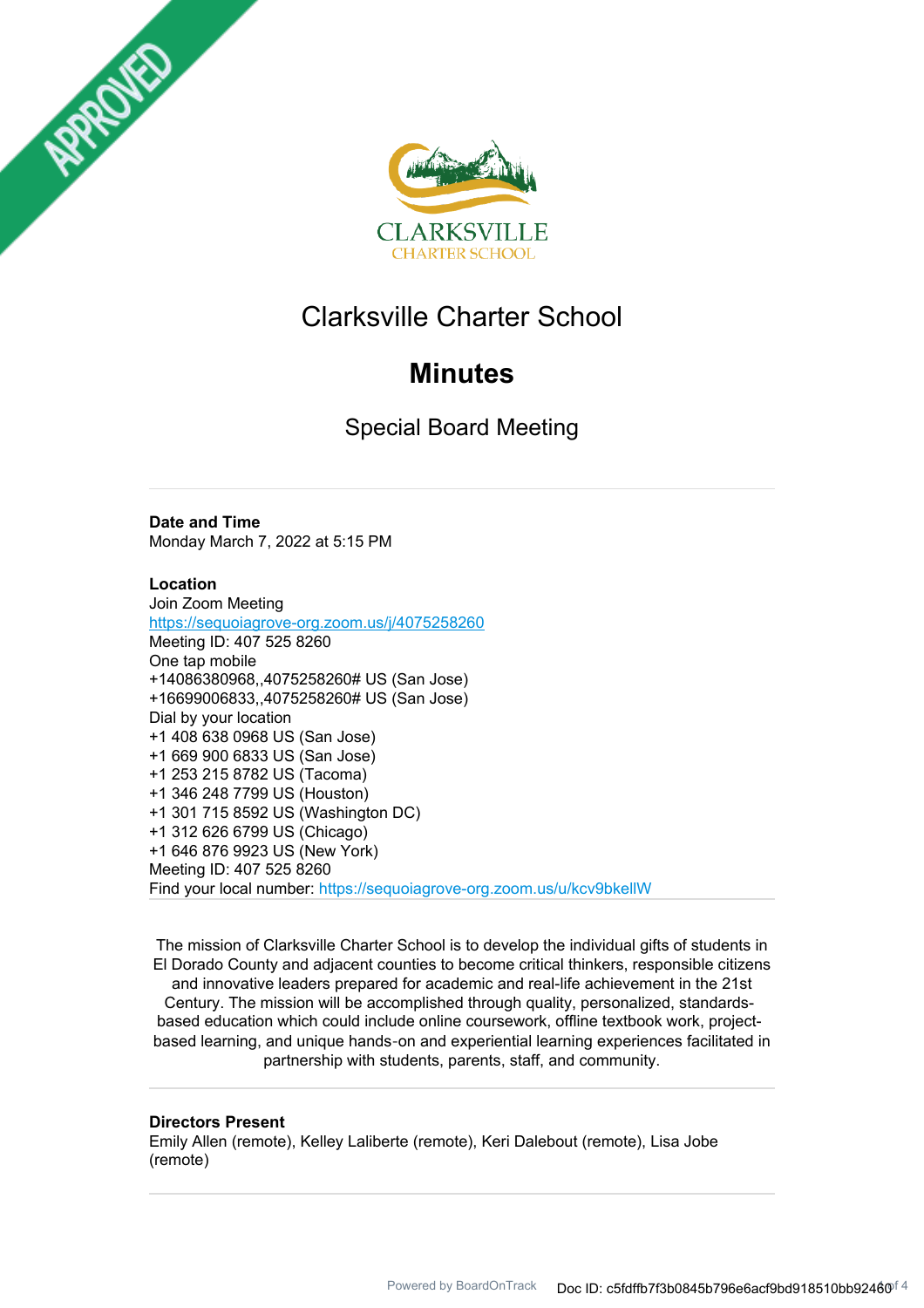## **Directors Absent**

Tiffiny Farley

## **Directors who arrived after the meeting opened**

Keri Dalebout

#### **Guests Present**

Darcy Belleza (remote), Dr. Amanda Johnson (remote), Jenell Sherman (remote), Julie Haycock-Cavender (remote), Katie Royer (remote)

## **I. Opening Items**

#### **A. Record Attendance**

Keri Dalebout arrived at 5:22 PM.

#### **B. Continue to Meet Virtually per Report of Findings Regarding AB361**

Lisa Jobe made a motion to Continue meeting virtually per Report of Findings. Kelley Laliberte seconded the motion. The board **VOTED** unanimously to approve the motion.

## **C. Call the Meeting to Order**

Emily Allen called a meeting of the board of directors of Clarksville Charter School to order on Monday Mar 7, 2022 at 5:20 PM.

## **D. Approval of the Agenda**

Lisa Jobe made a motion to approve the Agenda. Kelley Laliberte seconded the motion. The board **VOTED** unanimously to approve the motion.

#### **E. Public Comments**

No public comments.

## **II. Finances**

#### **A. Second Interim Report**

Lisa Jobe made a motion to approve the Second Interim Reports. Keri Dalebout seconded the motion. Jenell Sherman presented the Second Interim Report. The board **VOTED** unanimously to approve the motion.

## **B. Auditor Engagement Letter**

Keri Dalebout made a motion to approve the Auditor Engagement Letter. Kelley Laliberte seconded the motion. Jenell Sherman presented the Auditor Engagement Letter. The board **VOTED** unanimously to approve the motion.

## **C. Student Funding Charts**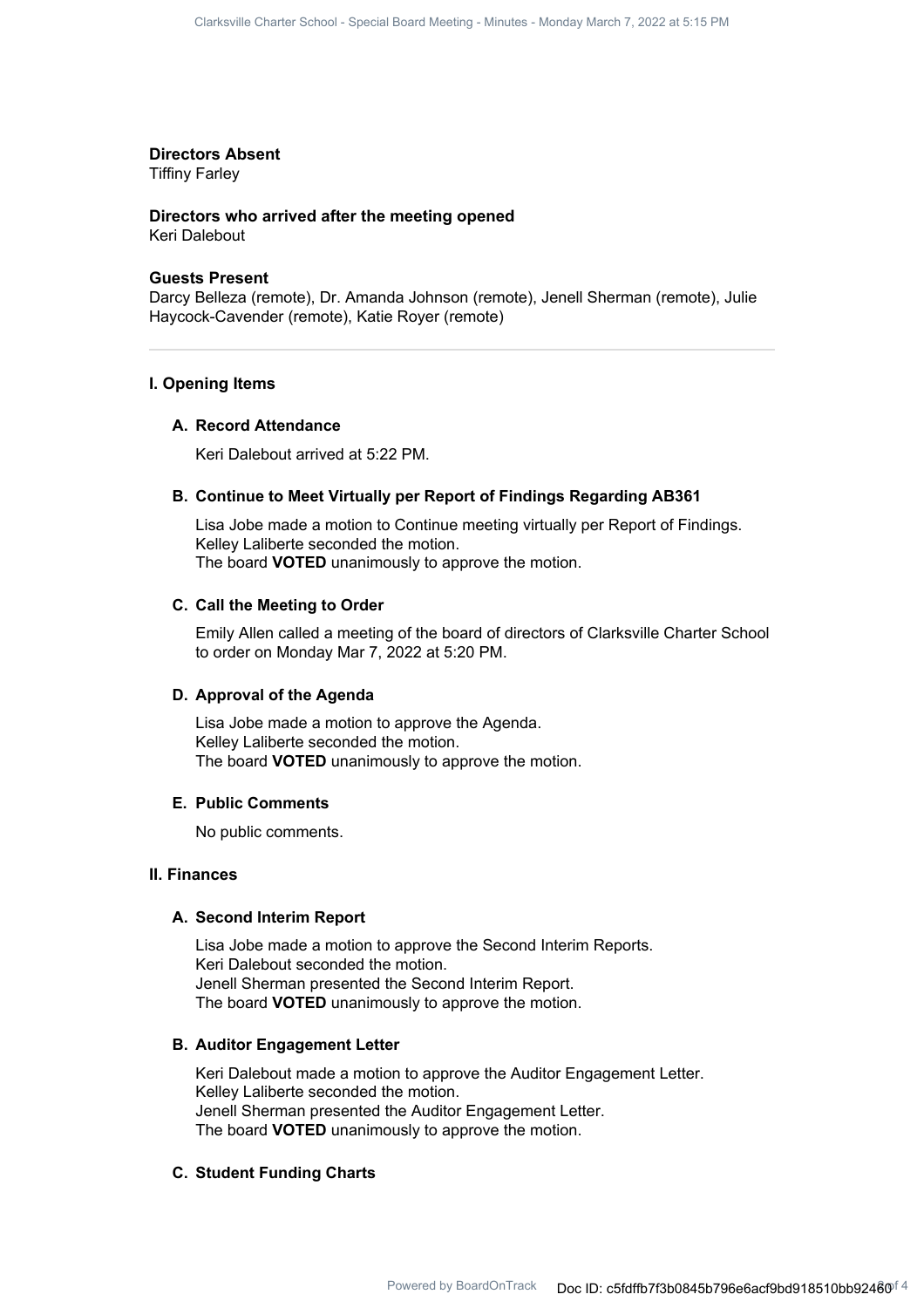Kelley Laliberte made a motion to approve Student Funding Charts. Keri Dalebout seconded the motion. Jenell Sherman presented Student Funding Charts.

Jenell Sherman will present number of live events by student groups offered this year at the Next Regular Scheduled Board Meeting on March 16, 2022. The board **VOTED** to approve the motion.

**Roll Call** Keri Dalebout Aye Lisa Jobe No Kelley Laliberte Aye Emily Allen Aye Tiffiny Farley Absent

## **D. Growth Projections**

Kelley Laliberte made a motion to approve the Growth Projections. Keri Dalebout seconded the motion. Jenell Sherman presented the Growth Projections. The board **VOTED** to approve the motion.

## **Roll Call**

Emily Allen Aye Keri Dalebout Aye Lisa Jobe Aye Kelley Laliberte Aye Tiffiny Farley Absent

## **III. Academic Excellence**

#### **A. Open Enrollment**

Keri Dalebout made a motion to approve Open Enrollment. Kelley Laliberte seconded the motion. Jenell Sherman presented Open Enrollment. The board **VOTED** unanimously to approve the motion.

## **IV. Closing Items**

## **A. Board of Director's Comments & Requests**

Jenell Sherman will present the number of live events by student groups offered this year at the Regular Scheduled Board Meeting on March 16, 2022. (Requested by Lisa Jobe)

## **B. Announcement of Next Regular Scheduled Board Meeting**

Emily Allen announced the Next Regular Scheduled Meeting is March 16, 2022 at 6:30 PM.

## **C. Adjourn Meeting**

Keri Dalebout made a motion to adjourn the Meeting. Kelley Laliberte seconded the motion. The board **VOTED** unanimously to approve the motion.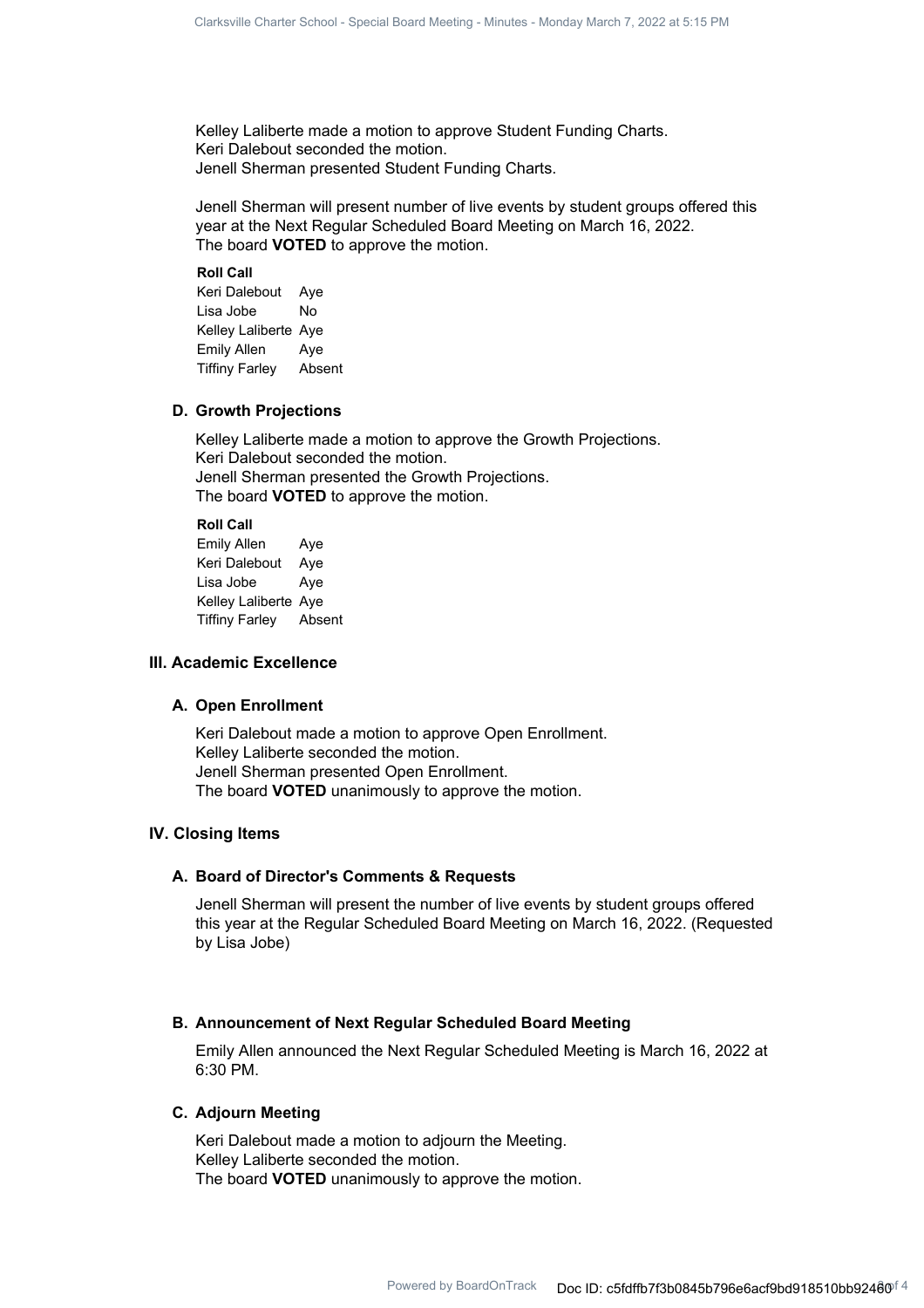There being no further business to be transacted, and upon motion duly made, seconded and approved, the meeting was adjourned at 5:50 PM.

Respectfully Submitted, Emily Allen

Prepared by: Katie Royer

Noted by: Untalparte

Board Secretary

Public Comment Rules: Members of the public may address the Board on agenda or non-agenda items through the teleconference platform, Zoom. Zoom does not require the members of the public to have an account or login. Please either utilize the chat option to communicate to the administrative team of your desire to address the Board or simply communicate orally your desire to address the Board when the Board asks for public comments. Speakers may be called in the order requests are received. Comments are limited to 2 minutes each, with no more than 15 minutes per single topic. If a member of the public utilizes a translator to address the Board, those individuals are allotted 4 minutes each. If the Board utilizes simultaneous translation equipment in a manner that allows the Board to hear the translated public testimony simultaneously, those individuals are allotted 2 minutes each. By law, the Board is allowed to take action only on items on the agenda. The Board may, at its discretion, refer a matter to school staff or calendar the issue for future discussion.

Note: The Governing Board encourages those with disabilities to participate fully in the public meeting process. If you need a disability-related modification or accommodation, including auxiliary aids or services, to participate in the public meeting, please contact the Governing Board Office at (530) 927-5137 at least 48 hours before the scheduled board meeting so every reasonable effort can be made to accommodate you. (Government Code § 54954.2; Americans with Disabilities Act of 1990, § 202 (42 U.S.C. § 12132)).